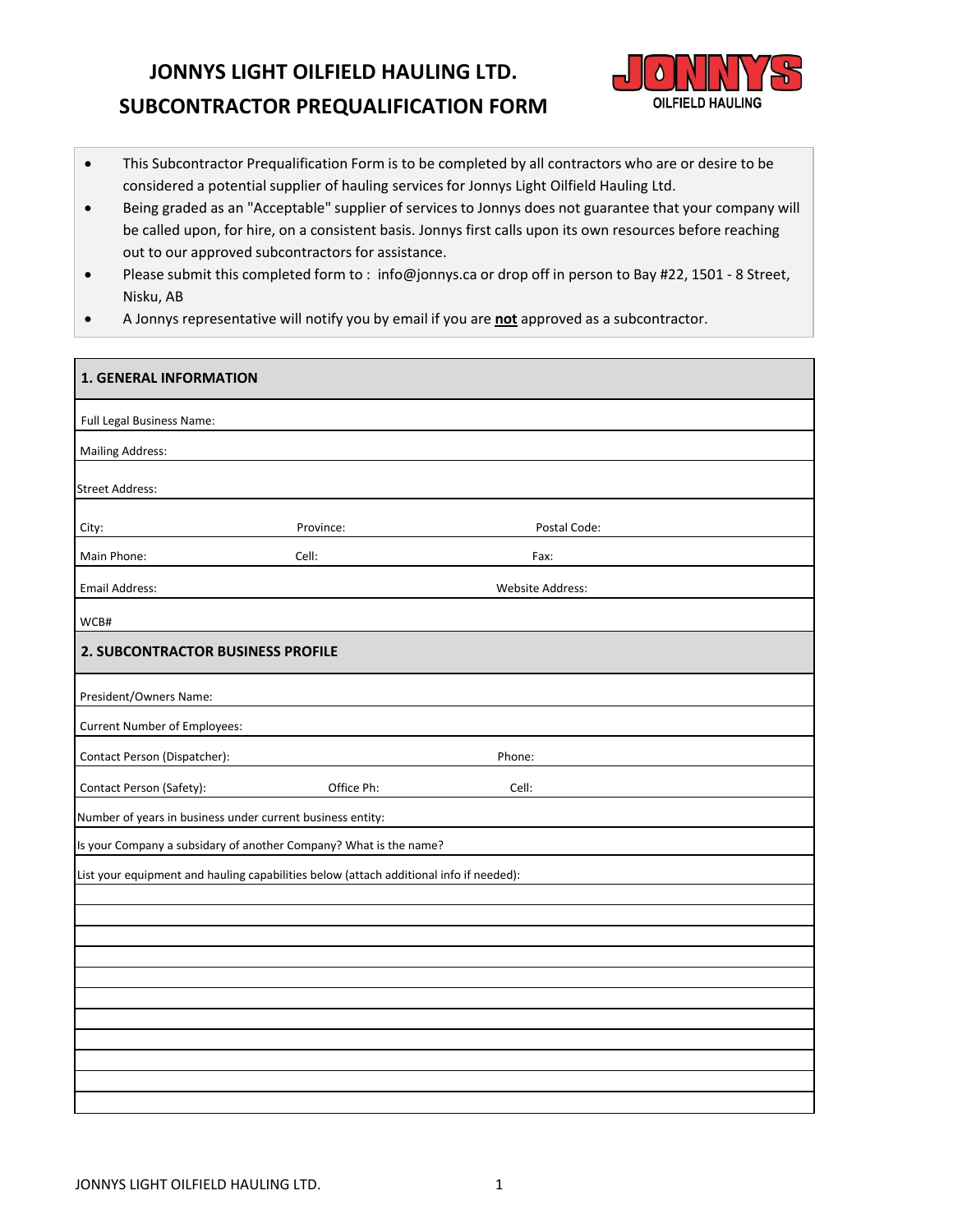| 3. WORKERS' COMPENSATION BOARD INFORMATION (WCB)                            |                                                                      |                                                                                                                                        |                |                       |                       |                 |
|-----------------------------------------------------------------------------|----------------------------------------------------------------------|----------------------------------------------------------------------------------------------------------------------------------------|----------------|-----------------------|-----------------------|-----------------|
| Attach a Clearance Certificate stating that WCB account is in good standing |                                                                      |                                                                                                                                        |                | <b>FOR OFFICE USE</b> |                       |                 |
|                                                                             |                                                                      |                                                                                                                                        | Industry       | Your                  | <b>ONLY</b>           |                 |
| Province                                                                    | Account#                                                             | <b>Industry Classification</b>                                                                                                         | Rate - $\zeta$ | $Rate - $$            |                       |                 |
|                                                                             |                                                                      |                                                                                                                                        |                |                       | Yes<br>Ш              | No.             |
|                                                                             |                                                                      |                                                                                                                                        |                |                       | Yes<br>П              | No              |
|                                                                             |                                                                      |                                                                                                                                        |                |                       | П<br>Yes              | No.             |
|                                                                             |                                                                      | 4. INSURANCE: All Subcontractors are required to have the following minimum requirements. Attach copies of all Insurance Certificates. |                |                       |                       |                 |
| Contact your insurance company for clarification if necessary.              |                                                                      |                                                                                                                                        |                |                       |                       |                 |
|                                                                             |                                                                      | Commercial General Liability Insurance with minimum \$5,000,000 coverage (any one occurrence)                                          |                |                       | Yes<br>П              | No              |
|                                                                             |                                                                      | Commercial Automobile Liability Insurace with minimum \$5,000,000 coverage (any one occurrence)                                        |                |                       | Yes<br>Л              | No              |
|                                                                             | Note: Umbrella can be used to achieve \$5 Million any one occurrence |                                                                                                                                        |                |                       |                       |                 |
| Motor Truck Cargo Insurance with a minimum of:                              |                                                                      |                                                                                                                                        |                |                       | Yes<br>Н              | No              |
|                                                                             |                                                                      | \$500,000 coverage for 1-2 ton trucks and/or \$1,000,000 coverage for large trucks                                                     |                |                       |                       |                 |
| Crane Operators or Rigging Liability - \$250,000 coverage                   |                                                                      |                                                                                                                                        |                |                       | Yes<br>П              | No              |
| (if you operate Pickers, Boom Trucks, Cranes)                               |                                                                      |                                                                                                                                        |                |                       |                       |                 |
| <b>5. SAFETY MANAGEMENT</b>                                                 |                                                                      |                                                                                                                                        |                |                       |                       |                 |
|                                                                             |                                                                      | What is your company 24hr emergency response contact & phone number?                                                                   |                |                       |                       |                 |
| Name:                                                                       | Phone#                                                               |                                                                                                                                        | Cell#          |                       | <b>FOR OFFICE USE</b> |                 |
| If your company has a COR or SECOR number, what is it?                      |                                                                      |                                                                                                                                        |                |                       | <b>ONLY</b>           |                 |
| Are you a member of ComplyWorks?                                            |                                                                      |                                                                                                                                        |                |                       | Yes<br>П              | No              |
| Are you a member of ISNetworld?                                             |                                                                      |                                                                                                                                        |                |                       | П<br>Yes              | No              |
|                                                                             |                                                                      | Can you supply a recent (within 12 months) 5 year commerical driver's abstract for all                                                 |                |                       |                       |                 |
| drivers?                                                                    |                                                                      |                                                                                                                                        |                |                       | L<br>Yes              | No <sub>1</sub> |
|                                                                             |                                                                      | Are HS&E meetings held regularly for Employees, Field Supervisors, Subcontractors and                                                  |                |                       |                       |                 |
| new hires?                                                                  |                                                                      |                                                                                                                                        |                |                       | Yes                   | No              |
|                                                                             |                                                                      | Does your company currently have a Safety Management Program Manual that documents                                                     |                |                       | Yes                   |                 |
| safe work practices, procedures and programs?                               |                                                                      |                                                                                                                                        |                |                       |                       |                 |
| Does this Safety Program contain the following components?                  |                                                                      |                                                                                                                                        |                |                       |                       |                 |
| Please attach a copy of your Safety Program Manual cover and index.         |                                                                      |                                                                                                                                        |                |                       |                       |                 |
| Drug and Alcohol Program                                                    |                                                                      |                                                                                                                                        |                |                       | Yes<br>Ш              | No              |
|                                                                             | <b>Emergency Response Plan Procedures</b>                            |                                                                                                                                        |                |                       | Yes<br>0              | No              |
|                                                                             | Hazard Assesment, Elimination, and Control Procedures                |                                                                                                                                        |                |                       | Yes<br>О              | No              |
| <b>Incident Investigation Procedures</b>                                    |                                                                      |                                                                                                                                        |                |                       | $\Box$<br>Yes         | No              |
| <b>Accident Reporting Procedures</b>                                        |                                                                      |                                                                                                                                        |                |                       | О<br>Yes              | No              |
| Right to Refuse Unsafe Work                                                 |                                                                      |                                                                                                                                        |                |                       | 0<br>Yes              | No              |
| Safety Orientation of New Employees                                         |                                                                      |                                                                                                                                        |                |                       | Yes<br>0              | $No$ $\Box$     |
| <b>PPE Standards</b>                                                        |                                                                      |                                                                                                                                        |                |                       | Yes<br>П              | No              |
| Modified Work Program                                                       |                                                                      |                                                                                                                                        |                |                       | О<br>Yes              | No              |
| <b>Equipment Maintenance</b>                                                |                                                                      |                                                                                                                                        |                |                       | Yes<br>П              | No              |
|                                                                             |                                                                      | 6. Safety Training: Do your field employees have training in the following?                                                            |                |                       |                       |                 |
| <b>H2S Alive</b>                                                            |                                                                      |                                                                                                                                        |                |                       | 0<br>Yes              | No              |
| <b>Standard First Aid</b>                                                   |                                                                      |                                                                                                                                        |                |                       | О<br>Yes              | No              |
| Petroleum Safety Training (PST)                                             |                                                                      |                                                                                                                                        |                |                       | О<br>Yes              | No              |
| Workplace Hazardous Materials Information System (WHMIS)                    |                                                                      |                                                                                                                                        |                |                       | О<br>Yes              | No              |
| Transportation of Dangerous Goods (TDG)                                     |                                                                      |                                                                                                                                        |                | О<br>Yes              | No                    |                 |
| Cargo Securement                                                            |                                                                      |                                                                                                                                        |                | О<br>Yes              | No                    |                 |
| Hours of Service                                                            |                                                                      |                                                                                                                                        |                |                       | Yes<br>П              | No              |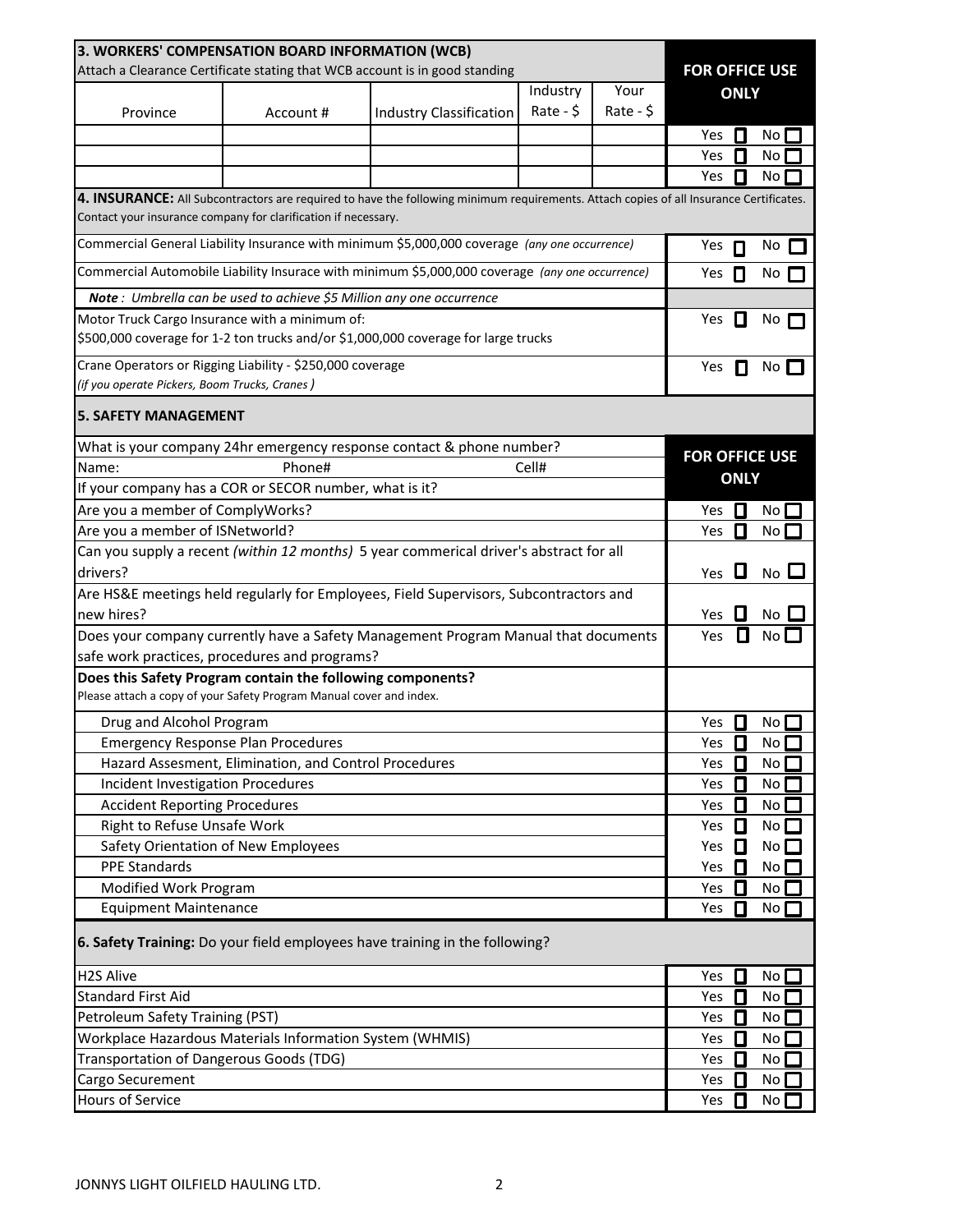## **7. General Terms and Conditions Agreement**

**Subcontractor shall require its employees, workers, agents, subcontractors, and others engaged by it, to comply with applicable federal and provincial laws and regulations, the Jonnys HSE rules and procedures, as well as local and worksite safety rules. The subcontractor is responsible for notifying and training these persons about such laws, regulations, rules and procedures and ensuring that they are trained and competent in the work that they are assigned to:**

1.) Anyone performing a service for Jonnys will be formally trained in H2S, FIRST AID/CPR, TDG, WHMIS.

2.) All workers are to be free from impairment while on duty.

3.) All workers are required to wear personal protective equipment (PPE). The minimum PPE required will include flame resistant coveralls *(where a JSA or hazard assessment indicates that a flash fire hazard exists),* CSA approved hard hat, footwear and safety glasses. These must be worn at all times while on worksites. Unless otherwise agreed in writing, the subcontractor shall supply all PPE.

4.) All subcontractors will charge by Jonnys set rate for our client while working for Jonnys.

5.) Subcontractor workers are required to report all incidents, injuries, spills or near misses to the customers worksite supervisor and Jonnys dispatch. This notification is required immediately after such occurrence. It is the responsibility of the person reporting the incident to communicate the information directly to all involved. In the event of any incident causing personal injury, a full report and one copy of the Worker's Compensation Board "Employer's Report of Injury" must be submitted to Jonnys dispatch within 24 hours.

6.) Vehicles, equipment, tools and materials associated with the Work, shall be maintained in a "fit for purpose" manner, stored and maintained so as to permit unobstructed progress and access to the Work. The above shall be free from fault or defect and suitable for the intended purpose.

7.) Subcontractor shall take all reasonable and necessary precautions in the transportation, handling, processing and disposal of any material, product or waste generated by its operations and equipment.

### **STATUS OF SUBCONTRACTOR**

Subcontractor shall carry out the Work as an independent contractor and neither subcontractor nor any of its employees or agents or subcontractors shall be deemed for any purpose to be employees or agents of Jonnys. Subcontractor shall indemnify Jonnys against all Income Tax, Worker's Compensation Board, Employment Insurance, CCP contributions or payments associated with or attributable to the subcontractor or its employees, subcontractors of or agents. Subcontractor has no authority to make any statements, representations or commitments on behalf on Jonnys.

#### **INDEMNITY**

Subcontractor shall be liable to Jonnys for, and in addition agrees to indemnify and save Jonnys harmless from, all liabilities, claims, losses or damages, arising out of the Work caused by the subcontractor, its subcontractors, employees or agents in doing or failing to do any of the Work under this Agreement, whether arising out of contract, tort or in any other manner, except to the extent that the liabilities, claims, losses or damages are attributable to the gross negligence or wilful misconduct of Jonnys, or its employees or agents.

#### **RENUMERATION**

As with most subcontract agreements Jonnys takes a "finders fee" for subbing out additional work. Large Trucks = 10%, 2 Ton or under = 15%. Include this finder's fee discount on all invoicing provided to Jonnys. Additionally, as per government GST legislation, no GST shall be charged to Jonnys. This is commonly known as "interline" trucking.

#### **FINAL STATEMENT**

I am an authorized reperestative of the above listed company and certify that the above listed information and attached documents are correct and I am aware that any false or misleading information may result in the eligibilty of my company being disqualified from future contraction opportunities with Jonnys. *Note: For the purposes of this agreement "Jonnys" refers to Jonnys Light Oilfield Hauling Ltd.*

**The Subcontractor has reviewed and agreed to comply with the preceding information supplied in Jonnys Light Oilfield Hauling Ltd. General Terms & Conditions Agreement.**

| <b>FULL LEGAL BUSINESS NAME:</b>            |       |
|---------------------------------------------|-------|
| <b>COMPANY REPRESENTATIVE:</b> please print |       |
| <b>TITLE:</b>                               |       |
| <b>SIGNATURE:</b>                           | DATE: |